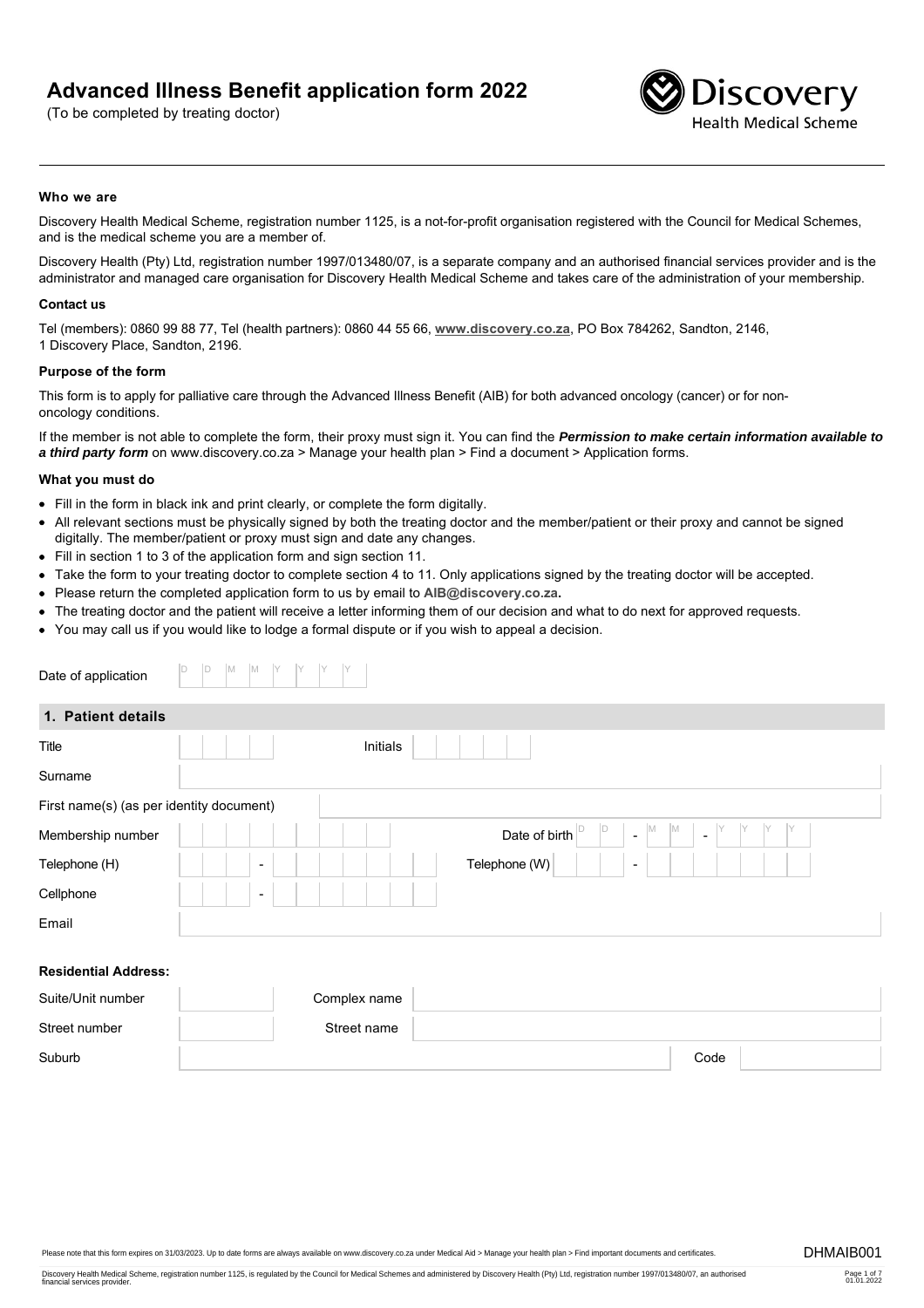| 2. Patient's next of kin details         |                                                                                                                                                                                                                                                   |  |  |
|------------------------------------------|---------------------------------------------------------------------------------------------------------------------------------------------------------------------------------------------------------------------------------------------------|--|--|
| Title                                    | Initials                                                                                                                                                                                                                                          |  |  |
| Surname                                  |                                                                                                                                                                                                                                                   |  |  |
| First name(s) (as per identity document) |                                                                                                                                                                                                                                                   |  |  |
| Relationship                             |                                                                                                                                                                                                                                                   |  |  |
| Email                                    |                                                                                                                                                                                                                                                   |  |  |
| Cellphone                                | Telephone                                                                                                                                                                                                                                         |  |  |
| Title                                    | Initials                                                                                                                                                                                                                                          |  |  |
| Surname                                  |                                                                                                                                                                                                                                                   |  |  |
| First name(s) (as per identity document) |                                                                                                                                                                                                                                                   |  |  |
| Relationship                             |                                                                                                                                                                                                                                                   |  |  |
| Email                                    |                                                                                                                                                                                                                                                   |  |  |
| Cellphone                                | Telephone                                                                                                                                                                                                                                         |  |  |
| 3. Advance Health Care Planning          |                                                                                                                                                                                                                                                   |  |  |
|                                          | Does the patient have an Advance Care Plan and/or a Living Will?<br>No<br>Yes                                                                                                                                                                     |  |  |
|                                          | *A living will is a legal document that sets out your wishes for your healthcare when you cannot share them yourself. It guides your family<br>and healthcare providers when you are not in a condition to make decisions or express your wishes. |  |  |
|                                          | If "Yes", give the nominated third party's details or the proxy's details.                                                                                                                                                                        |  |  |
| Title                                    | Initials                                                                                                                                                                                                                                          |  |  |
| Surname                                  |                                                                                                                                                                                                                                                   |  |  |
| First name(s) (as per identity document  |                                                                                                                                                                                                                                                   |  |  |
| Relationship                             |                                                                                                                                                                                                                                                   |  |  |
| Email                                    |                                                                                                                                                                                                                                                   |  |  |
| Cellphone                                | Telephone                                                                                                                                                                                                                                         |  |  |
| 4. About the referring doctor            |                                                                                                                                                                                                                                                   |  |  |
| Name and surname                         |                                                                                                                                                                                                                                                   |  |  |
| BHF practice number                      |                                                                                                                                                                                                                                                   |  |  |
| Speciality                               |                                                                                                                                                                                                                                                   |  |  |
| Telephone                                |                                                                                                                                                                                                                                                   |  |  |
| Email                                    |                                                                                                                                                                                                                                                   |  |  |
| Preferred method of communication        |                                                                                                                                                                                                                                                   |  |  |
| Practice address                         |                                                                                                                                                                                                                                                   |  |  |
|                                          | Code                                                                                                                                                                                                                                              |  |  |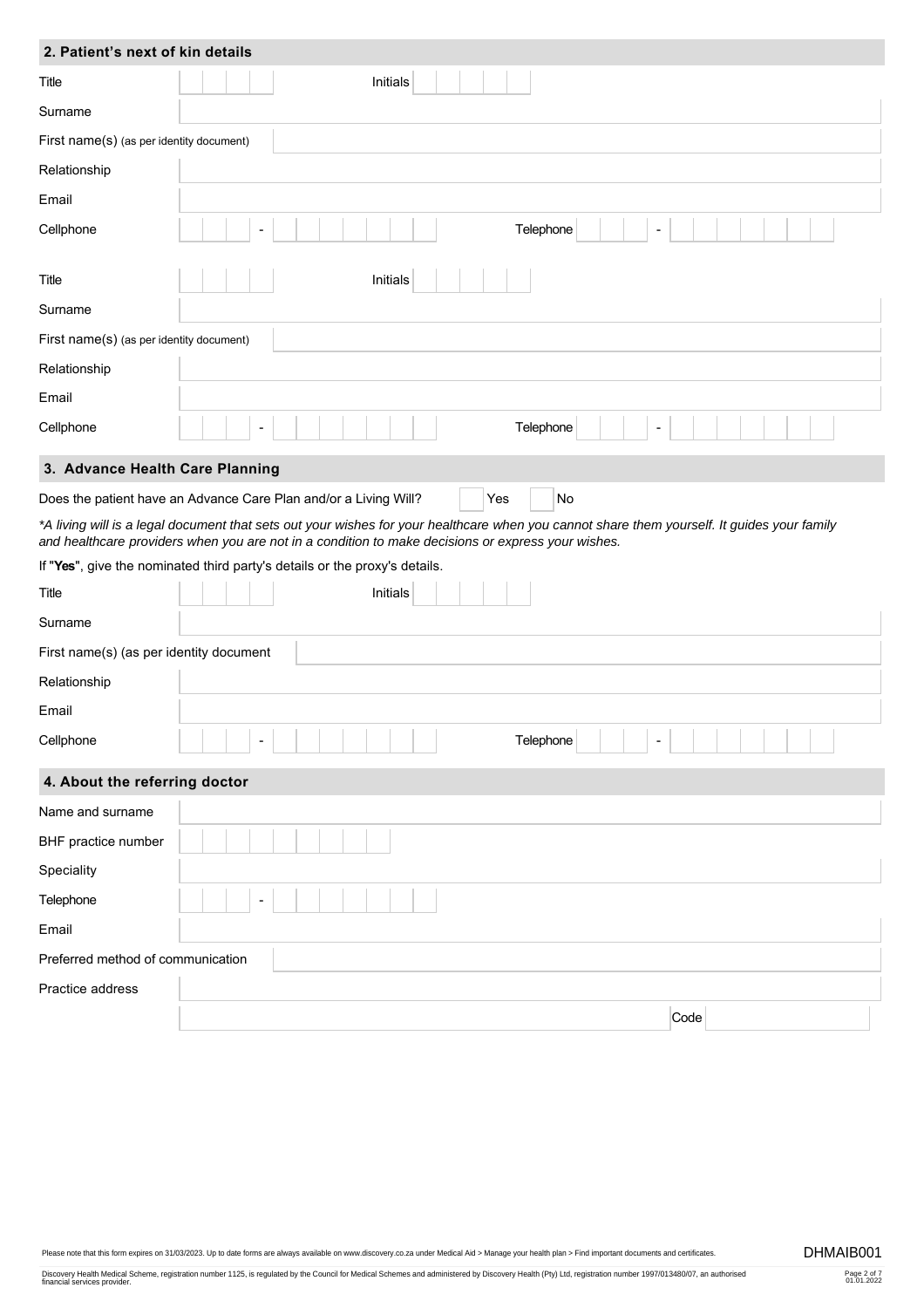# **5. About the treating doctor**

| Same as above                                                            |                                                                                                                                                     |  |  |  |
|--------------------------------------------------------------------------|-----------------------------------------------------------------------------------------------------------------------------------------------------|--|--|--|
| Name and surname                                                         |                                                                                                                                                     |  |  |  |
| BHF practice number                                                      |                                                                                                                                                     |  |  |  |
|                                                                          |                                                                                                                                                     |  |  |  |
| Speciality                                                               |                                                                                                                                                     |  |  |  |
| Telephone                                                                | $\overline{\phantom{a}}$                                                                                                                            |  |  |  |
| Preferred method of communication                                        |                                                                                                                                                     |  |  |  |
| Email                                                                    |                                                                                                                                                     |  |  |  |
| Practice address                                                         |                                                                                                                                                     |  |  |  |
|                                                                          | Code                                                                                                                                                |  |  |  |
|                                                                          | 6. Clinical summary for patients with ADVANCED CANCER ONLY (treating doctor to complete)                                                            |  |  |  |
| Date of assessment                                                       | ID<br>M<br>M                                                                                                                                        |  |  |  |
| Date of cancer diagnosis                                                 | M<br>D<br>M<br>ICD-10 code<br>$\blacksquare$                                                                                                        |  |  |  |
| Main cancer diagnosis                                                    |                                                                                                                                                     |  |  |  |
| Current Stage TNM                                                        |                                                                                                                                                     |  |  |  |
| TX<br>T <sub>0</sub>                                                     | <b>NX</b><br>N <sub>0</sub><br>N2<br>MX<br>M <sub>0</sub><br>M1<br>T1<br>T <sub>2</sub><br>T <sub>3</sub><br>T <sub>4</sub><br>N <sub>1</sub><br>N3 |  |  |  |
| If other, please specify:                                                |                                                                                                                                                     |  |  |  |
| Metastasis                                                               | Unknown<br><b>No</b><br>Yes                                                                                                                         |  |  |  |
| Site of Metastasis                                                       | <b>Bone</b><br><b>Brain</b><br>Liver<br>Lung                                                                                                        |  |  |  |
| If other, please specify:                                                |                                                                                                                                                     |  |  |  |
|                                                                          |                                                                                                                                                     |  |  |  |
|                                                                          | Previous chemotherapy, radiotherapy and surgical interventions                                                                                      |  |  |  |
|                                                                          |                                                                                                                                                     |  |  |  |
|                                                                          |                                                                                                                                                     |  |  |  |
|                                                                          |                                                                                                                                                     |  |  |  |
|                                                                          |                                                                                                                                                     |  |  |  |
|                                                                          |                                                                                                                                                     |  |  |  |
|                                                                          | Number of unplanned admissions in the past six months                                                                                               |  |  |  |
|                                                                          | Have you and your patient discussed why you are applying for this benefit at this stage?<br>Yes<br>No                                               |  |  |  |
| Other relevant clinical information                                      |                                                                                                                                                     |  |  |  |
|                                                                          |                                                                                                                                                     |  |  |  |
|                                                                          |                                                                                                                                                     |  |  |  |
| <b>Treatment intent</b>                                                  | Palliative<br>Curative                                                                                                                              |  |  |  |
|                                                                          |                                                                                                                                                     |  |  |  |
| Disease directed treatment ongoing<br>Yes<br>No                          |                                                                                                                                                     |  |  |  |
| If "Yes", provide the type of treatment e.g. radiotherapy, chemotherapy. |                                                                                                                                                     |  |  |  |
| Details:                                                                 |                                                                                                                                                     |  |  |  |
|                                                                          |                                                                                                                                                     |  |  |  |
|                                                                          |                                                                                                                                                     |  |  |  |
|                                                                          |                                                                                                                                                     |  |  |  |
|                                                                          |                                                                                                                                                     |  |  |  |
|                                                                          |                                                                                                                                                     |  |  |  |

Page 3 of 7 01.01.2022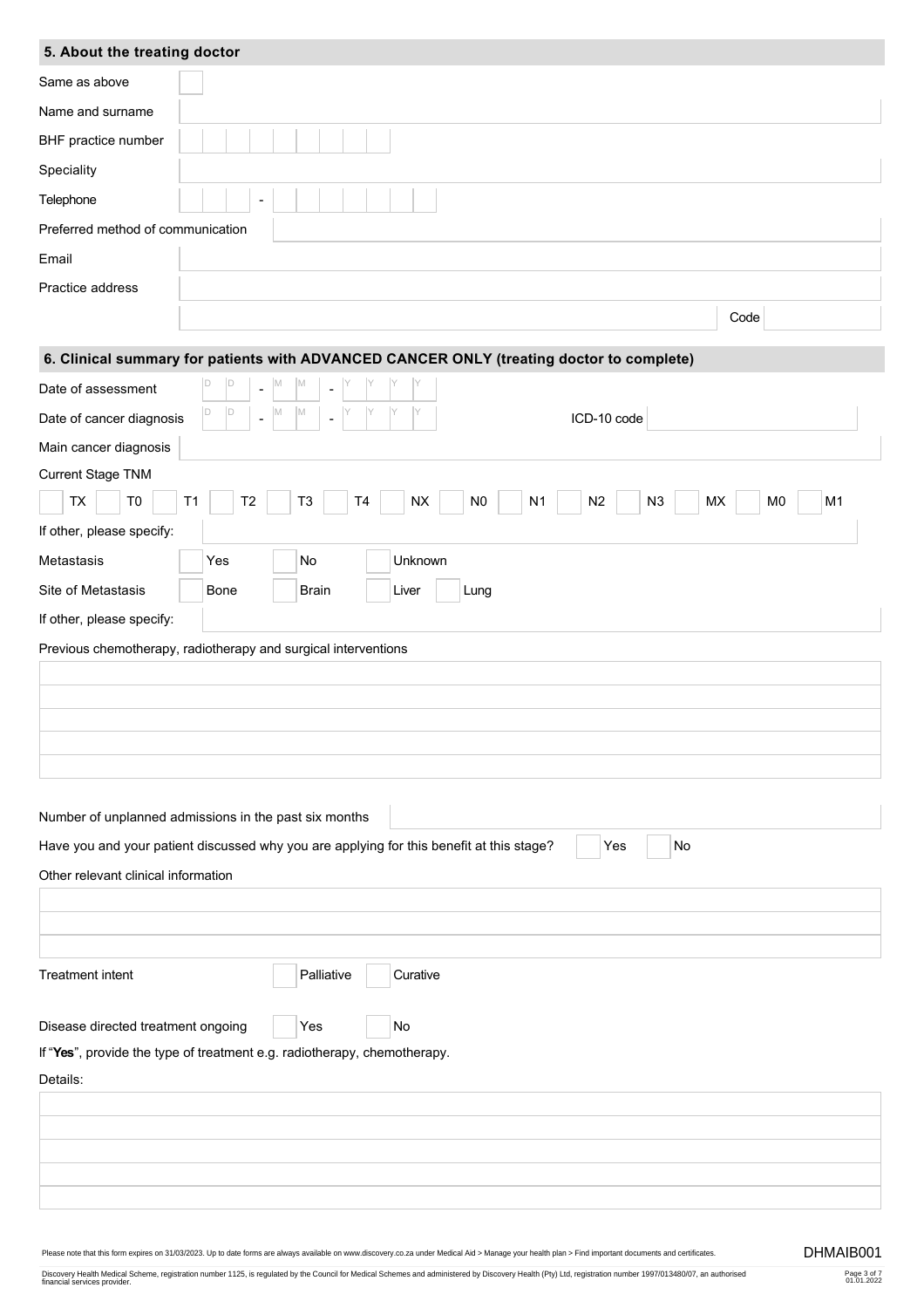### If **palliative chemotherapy** is planned, provide details of **exact intent** of treatment, e.g. tumour response, improvement in function, symptom

# control (Please specify).

| comport in load opposity.                                                                |                                                                       |                                                                                                                                             |    |
|------------------------------------------------------------------------------------------|-----------------------------------------------------------------------|---------------------------------------------------------------------------------------------------------------------------------------------|----|
| Details:                                                                                 |                                                                       |                                                                                                                                             |    |
|                                                                                          |                                                                       |                                                                                                                                             |    |
|                                                                                          |                                                                       |                                                                                                                                             |    |
|                                                                                          |                                                                       |                                                                                                                                             |    |
| <b>Treatment start date</b>                                                              | 1D<br>M<br>$\mathbb{M}$<br>$\blacksquare$<br>$\overline{\phantom{a}}$ |                                                                                                                                             |    |
| Planned duration of treatment                                                            |                                                                       |                                                                                                                                             |    |
|                                                                                          |                                                                       |                                                                                                                                             |    |
|                                                                                          |                                                                       |                                                                                                                                             |    |
| If "No", provide the date and details of the last treatment.                             |                                                                       |                                                                                                                                             |    |
|                                                                                          |                                                                       |                                                                                                                                             |    |
|                                                                                          |                                                                       |                                                                                                                                             |    |
|                                                                                          |                                                                       |                                                                                                                                             |    |
|                                                                                          |                                                                       |                                                                                                                                             |    |
| D<br>Date                                                                                | $\mathbb{D}$<br>M<br>$\mathbb{M}$<br>$\blacksquare$<br>$\blacksquare$ |                                                                                                                                             |    |
|                                                                                          |                                                                       | 7. Clinical summary for patients with NON-ONCOLOGY CONDITIONS (treating doctor to complete)                                                 |    |
| Date of assessment                                                                       |                                                                       |                                                                                                                                             |    |
| Date of diagnosis                                                                        |                                                                       | ICD-10 code                                                                                                                                 |    |
| Main diagnosis                                                                           |                                                                       |                                                                                                                                             |    |
| Number of unplanned admissions in the past six months                                    |                                                                       |                                                                                                                                             |    |
| Have you and your patient discussed why you are applying for this benefit at this stage? |                                                                       | Yes                                                                                                                                         | No |
| Treatment to date                                                                        |                                                                       |                                                                                                                                             |    |
|                                                                                          |                                                                       |                                                                                                                                             |    |
| results                                                                                  |                                                                       | Other relevant clinical information including any functional classification scoring system related to the condition e.g. NYHA and pathology |    |
|                                                                                          |                                                                       |                                                                                                                                             |    |
|                                                                                          |                                                                       |                                                                                                                                             |    |
|                                                                                          |                                                                       |                                                                                                                                             |    |
|                                                                                          |                                                                       |                                                                                                                                             |    |
|                                                                                          |                                                                       |                                                                                                                                             |    |
| <b>Treatment intent</b><br>Palliative                                                    | Curative                                                              |                                                                                                                                             |    |
| 8. Performance status (treating doctor to complete for patients ≥ 16 years)*             |                                                                       |                                                                                                                                             |    |
|                                                                                          |                                                                       |                                                                                                                                             |    |
| <b>Current Performance status*</b>                                                       |                                                                       | Performance status 6 months ago*                                                                                                            |    |
| ECOG Performance Status <sup>1</sup>                                                     |                                                                       | ECOG Performance Status <sup>1</sup>                                                                                                        |    |
| Karnofsky Performance Scale <sup>2</sup>                                                 |                                                                       | Karnofsky Performance Scale <sup>2</sup>                                                                                                    |    |

\*Refer to page 7 for more information

# **9. Performance status (treating doctor to complete for patients < 16 years)\***

| <b>Current Performance status*</b> |  | Performance status 6 months ago* |  |
|------------------------------------|--|----------------------------------|--|
| Lansky Scale <sup>3</sup>          |  | ⊥ansky Scale <sup>3</sup>        |  |

\*Refer to page 7 for more information

Please note that this form expires on 31/03/2023. Up to date forms are always available on www.discovery.co.za under Medical Aid > Manage your health plan > Find important documents and certificates. DHMAIB001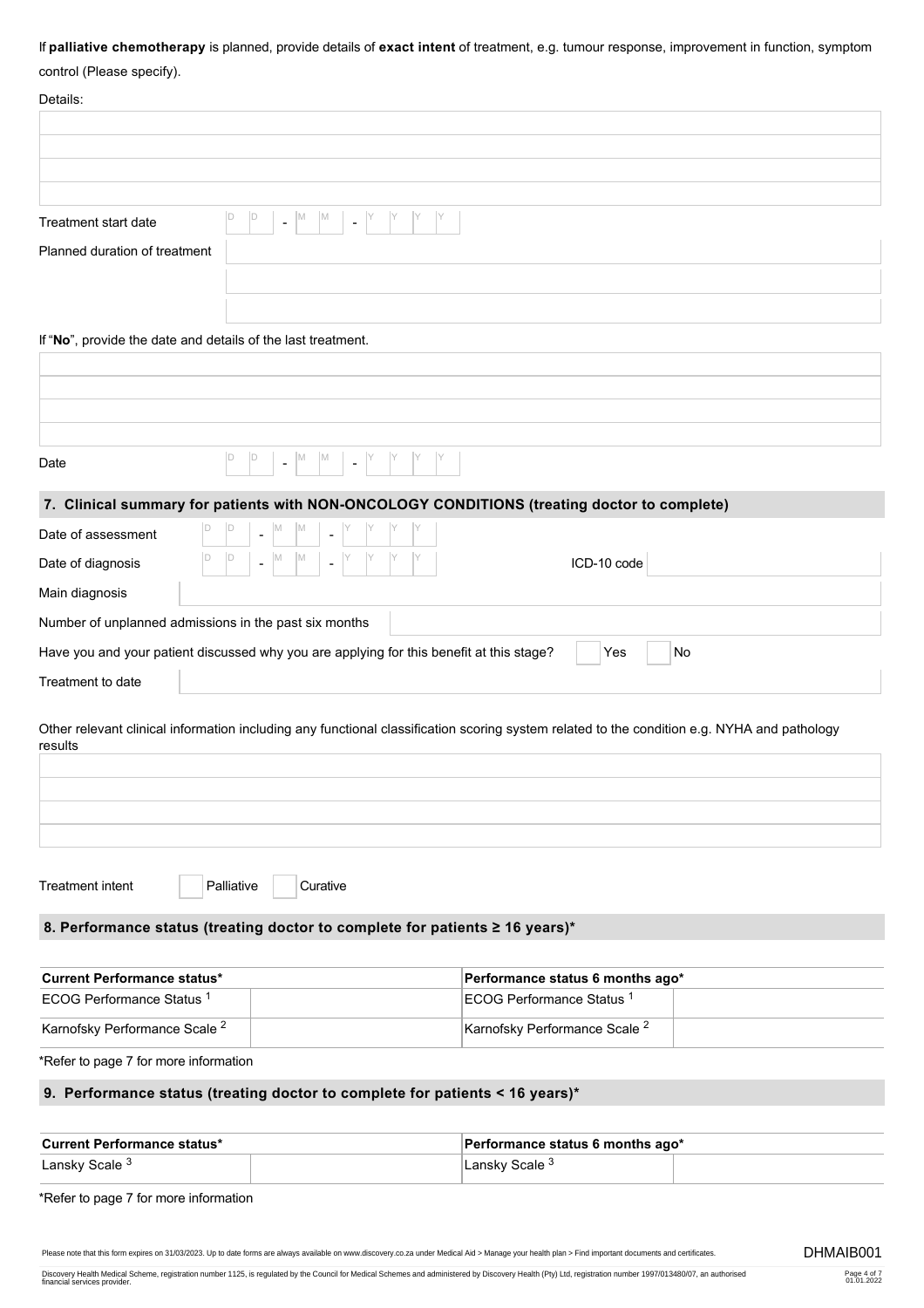# **10. Palliative care plan (treating doctor to complete)**

### **Medicine**

| Item | Dose | Frequency | <b>Duration</b> | Repeat |
|------|------|-----------|-----------------|--------|
|      |      |           |                 |        |
|      |      |           |                 |        |
|      |      |           |                 |        |
|      |      |           |                 |        |
|      |      |           |                 |        |
|      |      |           |                 |        |
|      |      |           |                 |        |
|      |      |           |                 |        |
|      |      |           |                 |        |
|      |      |           |                 |        |
|      |      |           |                 |        |
|      |      |           |                 |        |
|      |      |           |                 |        |
|      |      |           |                 |        |
|      |      |           |                 |        |

### **Other supportive treatment**

| Social Worker                      | Please specify |  |
|------------------------------------|----------------|--|
| Counselling                        | Please specify |  |
| Home Nursing                       | Please specify |  |
| (excluding frail care)             |                |  |
| Oxygen                             | Please specify |  |
| Hospice                            | Please specify |  |
| Referral to palliative care doctor | Please specify |  |
| Equipment                          | Please specify |  |
| (subject to plan type and review)  |                |  |
| Other                              | Please specify |  |

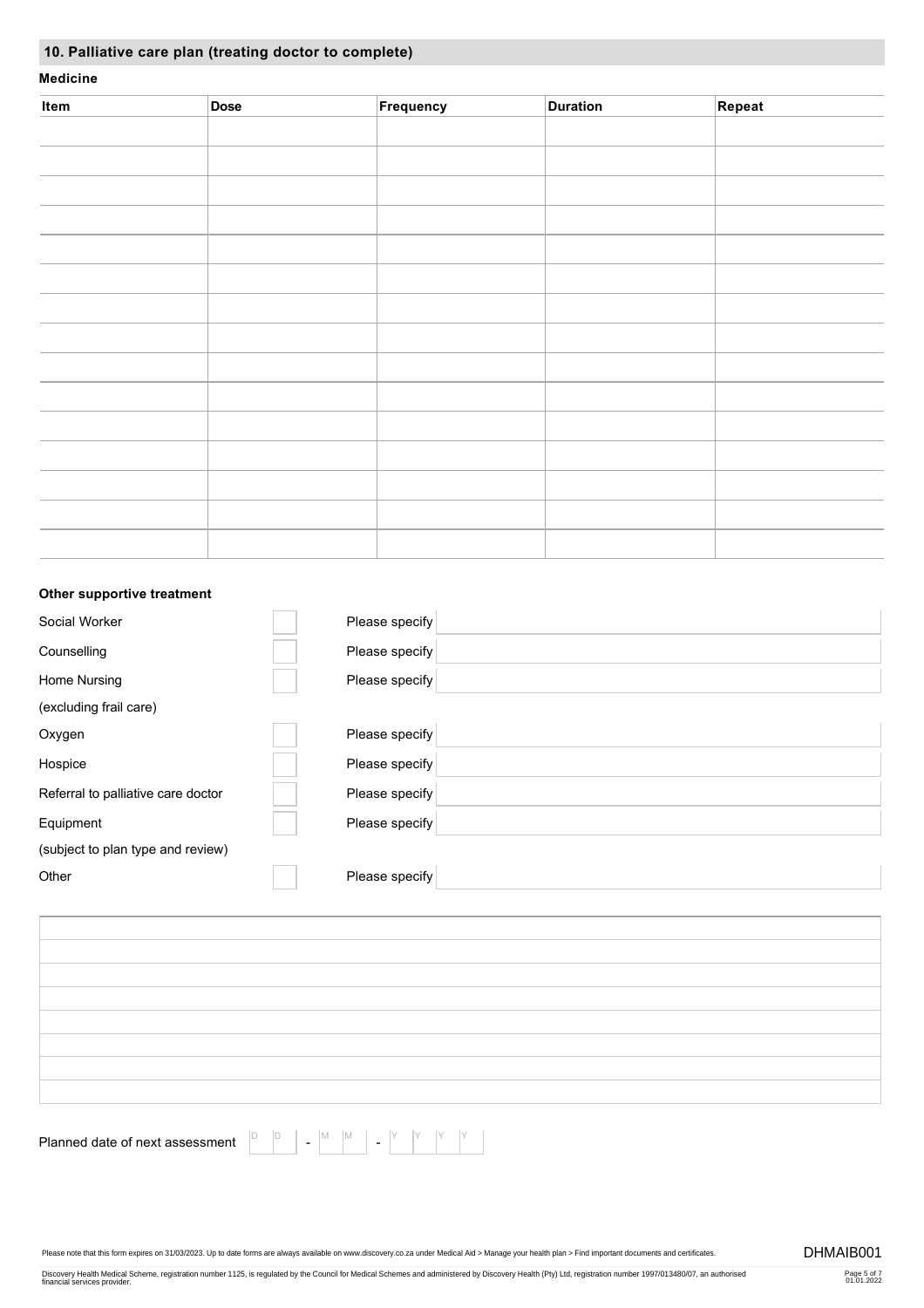### **11. Other treating doctors**

| Name | <b>Speciality</b> | ˈPhone∐      | Email        |  |
|------|-------------------|--------------|--------------|--|
|      |                   |              |              |  |
| Name | <b>Speciality</b> | <b>Phone</b> | <b>Email</b> |  |
|      |                   |              |              |  |

I understand what the Advanced Illness Benefit (AIB) can offer to the patient and that the patient is comfortable to proceed with registration.

Signature of doctor Date  $\begin{array}{|c|c|c|c|c|c|c|c|}\n\hline\n\text{Date} & \text{B} & \text{B} & \text{B} & \text{M} & \text{M} & \text{A} \\
\hline\n\end{array}$  $\blacksquare$ 



By signing consent, I give permission for the identified next-of-kin to be contacted in order for us to assist with the patient's healthcare needs. I understand that as the patient's condition changes, other care treatment plans may be introduced and I give permission for other multidisciplinary healthcare providers to be contacted.

Member / patient / third party / proxy signature on behalf of the patient Date  $\begin{bmatrix} \mathsf{D} & \mathsf{P} \end{bmatrix}$  -  $\begin{bmatrix} \mathsf{M} & \mathsf{M} \end{bmatrix}$  -  $\begin{bmatrix} \mathsf{Y} & \mathsf{Y} \end{bmatrix}$   $\begin{bmatrix} \mathsf{Y} & \mathsf{Y} \end{bmatrix}$ 



**Please only sign if information is true, complete and correct.**